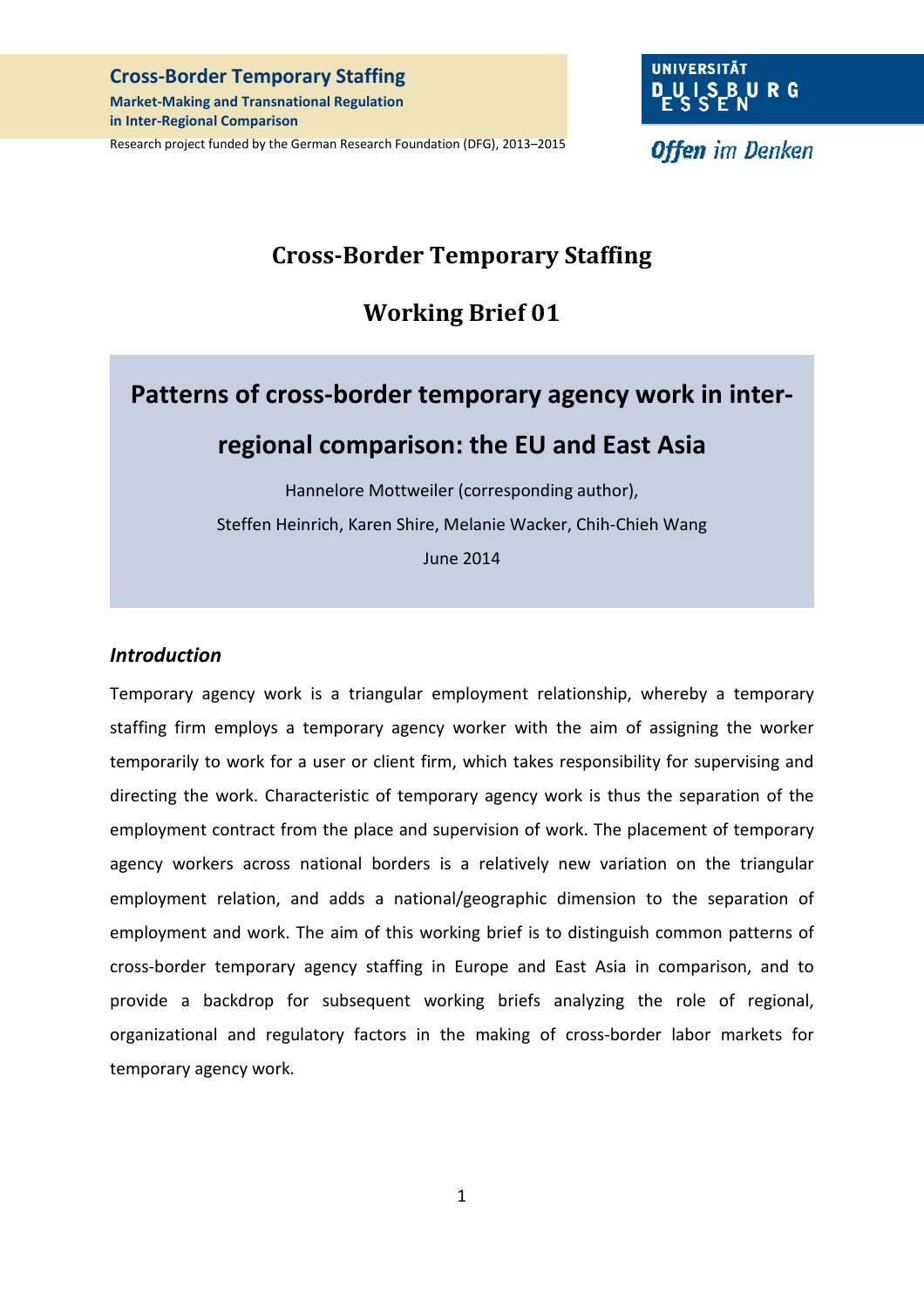#### *Patterns of cross-border temporary agency work in Europe*

The factors driving labor-market-making for temporary agency work in Europe include the expansion of the European Union into Eastern Europe, the transnational organizational capacities of temporary staffing firms based in their dense web of branches throughout Europe and most recently, the transposition of the 2008 Temporary Agency Work (TAW) Directive (European Union 2008) into national labor regulations. Based on the EU principles of 1) freedom of movement of labor and 2) freedom of provision of services, two clear patterns of cross-border temporary staffing have emerged: a) *posted agency work* and b) migrant agency work (Rodríguez and Miranda 2008)<sup>1</sup>. While in both cases, temporary staffing agencies function as labor market intermediaries, the main difference between these two patterns concerns the location of the employment contract. Posted agency workers are employed by staffing firms located in their country of origin (or other location at the time of entering into the employment contract). Migrant agency workers are those who are employed by staffing firms in the country of destination, i.e. the country where the work assignment is executed and supervised. According to industry experts, migrant agency work is now the dominant pattern, and expected to grow in importance as national regulations align more closely with the 2008 EU TAW Directive (Muntz, 13 February 2014; Rodríguez and Miranda 2008:18).

#### *Posted agency workers and variation thereon*

j

The employment relation of posted agency work is governed by the 1996 EU Posted Workers' Directive (European Union 1997). According to the legal framework of the country of destination, the posting of temporary agency workers often requires licensing or registration requirements for the temporary staffing agency as well as for the worker in the country of origin (Sudmann n.d.:9). While the number of European workers posted to another EU member country has increased considerably in recent years (European

<sup>1</sup> Rodriguez and Miranda (2008:13ff) use the terms "posted worker with a triangular relationship framework" and "temporary migrant agency workers". Since all agency workers are in a triangular relationship and temporary, we have simplified these patterns to "posted agency work" and "migrant agency work".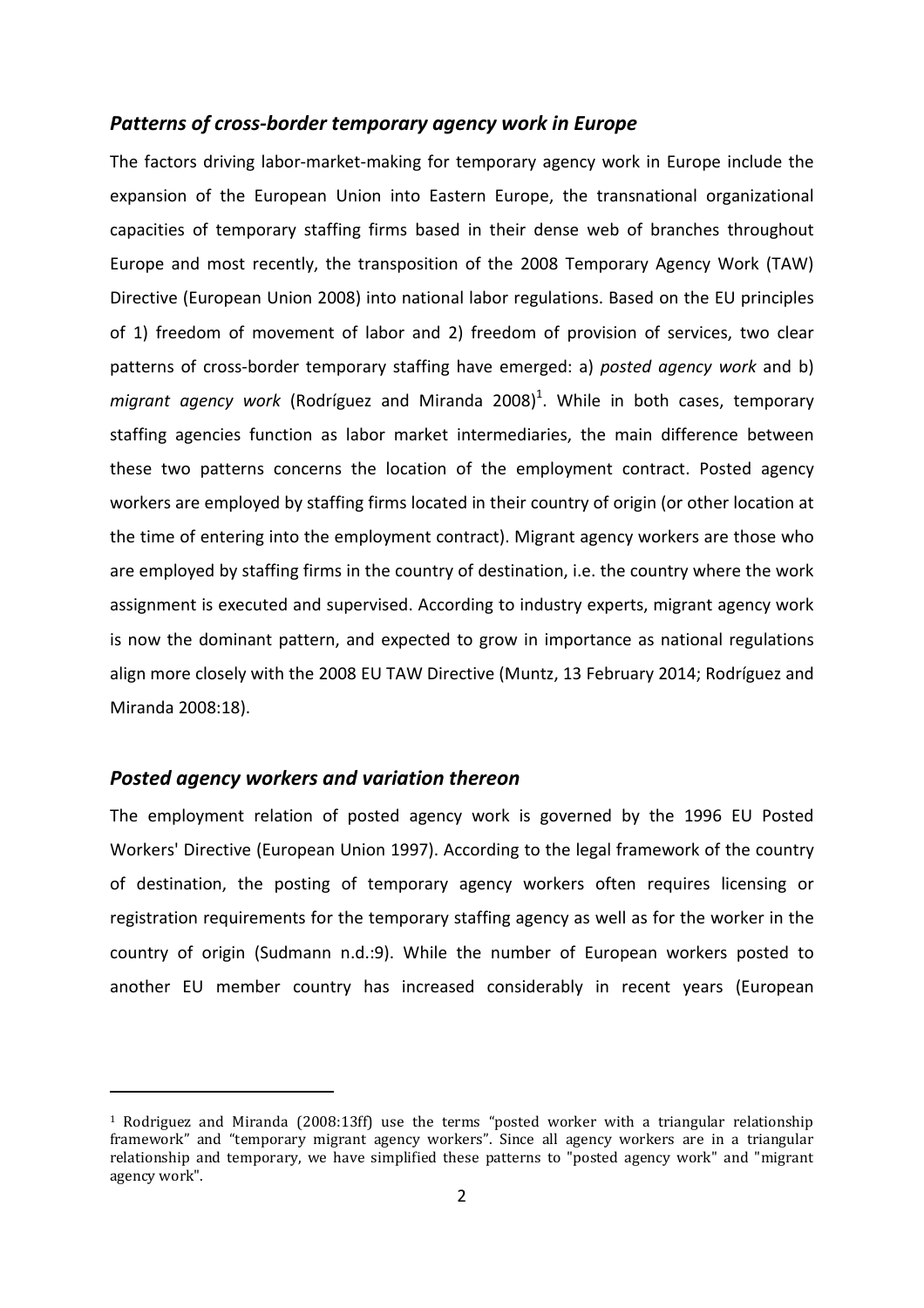Commission 2012:4)<sup>2</sup>, available data does not provide specific breakdowns for posted agency workers. Furthermore, staffing agencies are regularly involved in what employers' representatives now call "indirect posting" (Sudmann 2009:258; Sudmann n.d.:9) This means that not only the recruitment of the temporary agency worker but also the placement at the client firm takes place in the country of origin in advance of posting. Once placed at the client firm in the country of origin, the temporary worker is posted by the client to its premises (or work site) abroad. Thus posting follows placement by a temporary staffing agency. In another variation of posting following placement in the country of origin, the employment contract with the temporary staffing firm is suspended, so that the client can employ the worker directly prior to posting. Sudmann refers to these cases as "projectrelated" posting (n.d.: 9). In the case of project-related cross-border temporary staffing, the intermediary role of the temporary staffing firm in the country of origin comes closer to the function of broker rather than employer vis a vis temporary agency workers.

#### *Migrant agency work*

l

While the cross-national branch structure of temporary staffing firms is central to how migrant agency labor markets are emerging, EU enlargement and the transposition of the 2008 TAW Directive into national regulatory frameworks have shaped the increasing importance of the pattern of migrant agency work, whereby migrant workers are employed by staffing firms located in the country of destination (Rodríguez and Miranda 2008:18). Member states vary considerably in relation to how well they have transposed the TAW Directive (Eurociett 2013), and migrant agency work appears to be expanding in those destination member states which have lifted most "unjustified restrictions" on temporary staffing (as Defined in Article 4 of the TAW Directive, EU 2008: L 327/12). The Netherlands represents a key case of few restrictions on temporary staffing leading to an increase in migrant agency work (Rodríguez and Miranda 2008:19).

<sup>2</sup> According to a report on the Number of posted workers in the EU member states, Iceland, Norway and Lichtenstein based on A1 portable documents the number of postings increased from 1.21 million in 2010 to 1.51 million in 2011 European Commission, Employment, Social Affairs and Inclusion DG. 2012. "Postings of workers in the European Union and EFTA counries: Report on A1 portable documents issued in 2010 and 2011." *European Commission*.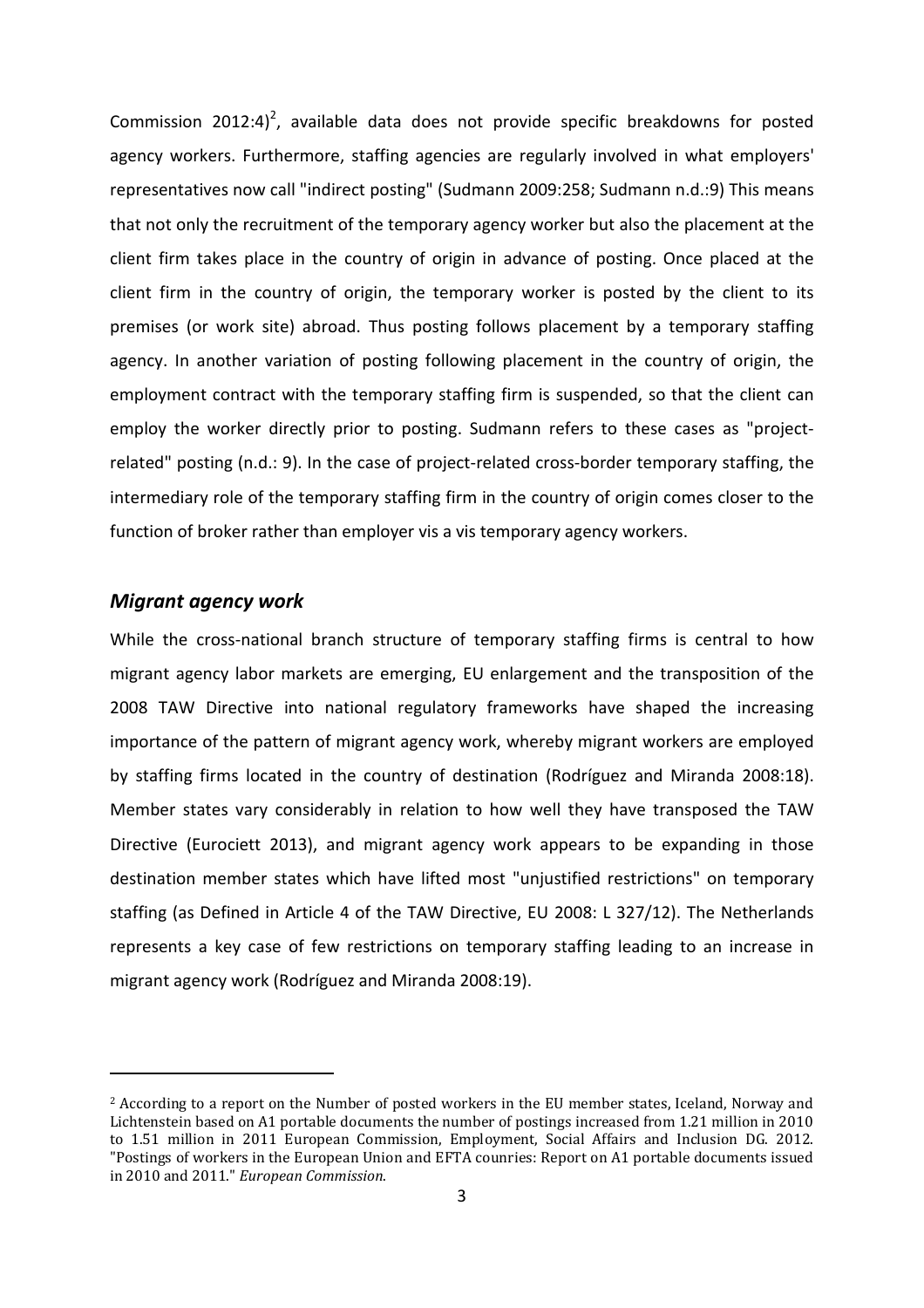#### *Cross Border Temporary Staffing in East Asia*

Preliminary research in Taiwan and Japan suggests that posted agency work and migrant agency work are also increasingly practiced in East Asia. Despite the absence of similar supra-national regional regulations, the regional integration of transformation market economies (China, India, Vietnam) as well the well-developed cross-national capacities of the Japanese temporary staffing industry in East Asia indicate developments (Coe, Johns and Ward 2012), which parallel some of the driving forces for the expansion of migrant agency work in Europe. The relative absence, however, of established national-level regulations on temporary agency work outside of Japan means that global and regional staffing firms tend to play the role of labor brokers, rather than employers of agency workers. Where staffing firms do act as employers, the absence of regulations governing temporary staffing limit their business, or force staffing agencies to position themselves in a quasi-legal domain of labor sub-contracting. Labor sub-contracting (*ukeoi*) was also the dominant pattern in Japan, before the introduction of the 1985 Worker Dispatch Law. The case of Taiwan is exemplary for the East Asian pattern outside of Japan.

#### *Conclusion*

Cross-border temporary staffing is organized either as the posting of agency workers from branches or clients in the country of origin, or as the employment of migrant workers by staffing firms in the country of destination. Variations on these patterns involve staffing agencies in brokering labor. In Europe, enlargement of the European Union and the 2008 EU Directive on Temporary Agency Work are driving a shift from posting agency work to migrant agency work. A similar shift in patterns is not evident in East Asia, where the absence of regulations encourages staffing firms to focus on brokering activities or to act as labor sub-contracting firms. Nonetheless, the economic integration of transformation economies in Europe and East Asia, and the organizational capacities of transnational temporary staffing firms in these two world regions are similarly driving the emergence of cross-border labor markets for temporary agency work.

4